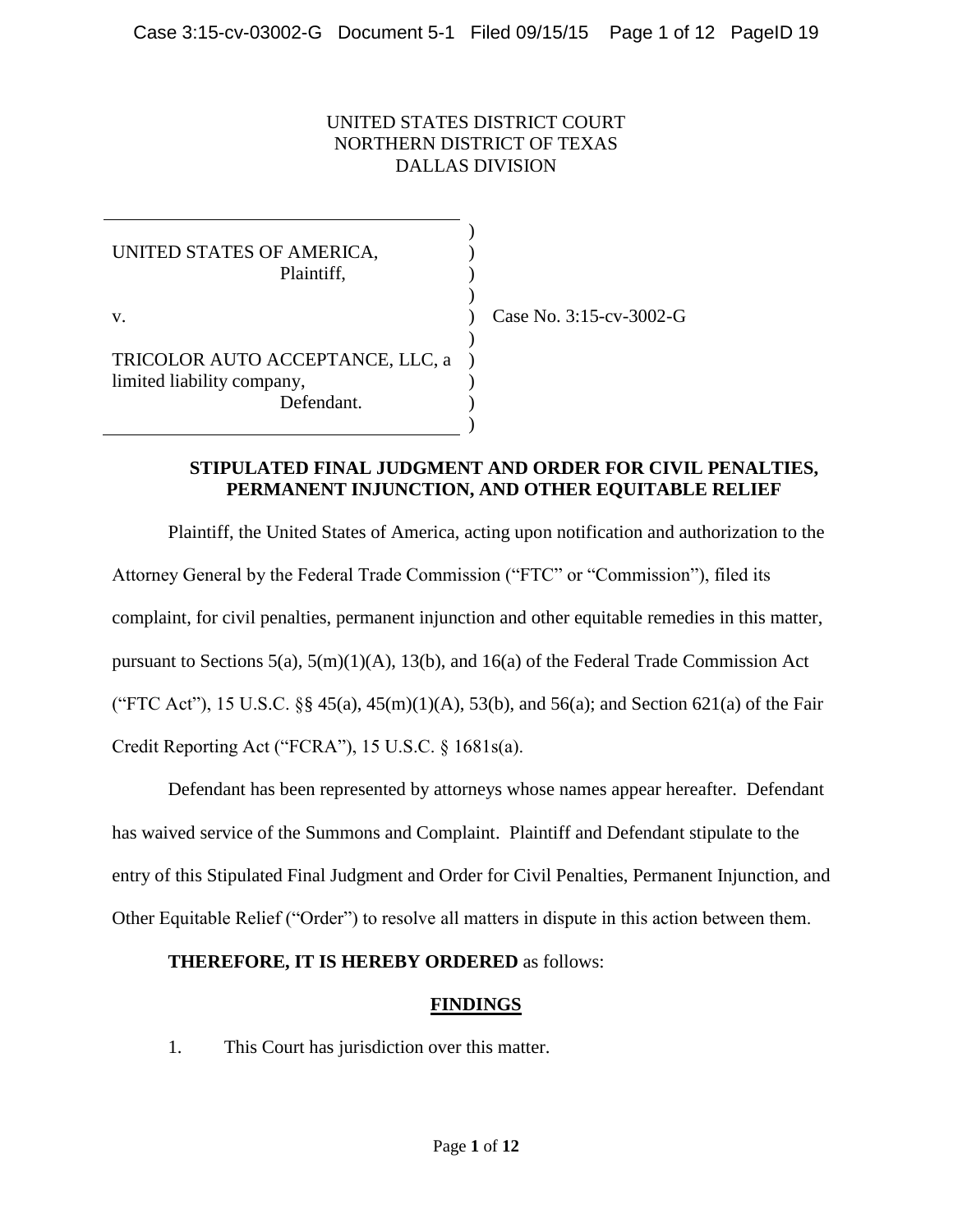2. The Complaint charges that Defendant participated in acts or practices in violation of Section 5 of the FTC Act, 15 U.S.C. § 45; the FCRA, 15 U.S.C. §§ 1681-1681x; the Duties of Furnishers of Information to Consumer Reporting Agencies ("Furnisher Rule"), 16 C.F.R. § 660, issued pursuant to Section  $623(e)(1)$  of the FCRA, 15 U.S.C. §1681s-2(e)(1), and recodified as Duties of Furnishers of Information, 12 C.F.R. § 1022, subpart E.

3. Defendant neither admits nor denies any of the allegations in the Complaint, except as specifically stated in this Order. Only for purposes of this action, Defendant admits the facts necessary to establish jurisdiction.

4. Defendant waives any claim that it may have under the Equal Access to Justice Act, 28 U.S.C. § 2412, concerning the prosecution of this action through the date of this Order, and agrees to bear its own costs and attorney's fees.

5. The parties waive all rights to appeal or otherwise challenge or contest the validity of this Order.

6. Defendant waives any claim it may have against the Commission, its employees, representatives, or agents that relate to the matter stated herein.

7. Entry of this Order is in the public interest.

## **DEFINITIONS**

For purpose of this Order:

(a) "Defendant" shall mean Tricolor Auto Acceptance, LLC, and its successors and assigns.

(b) The definitions set forth in the FCRA, 15 U.S.C. § 1681a, *et seq*., shall apply, including but not limited to:

a. "Consumer" shall mean an individual.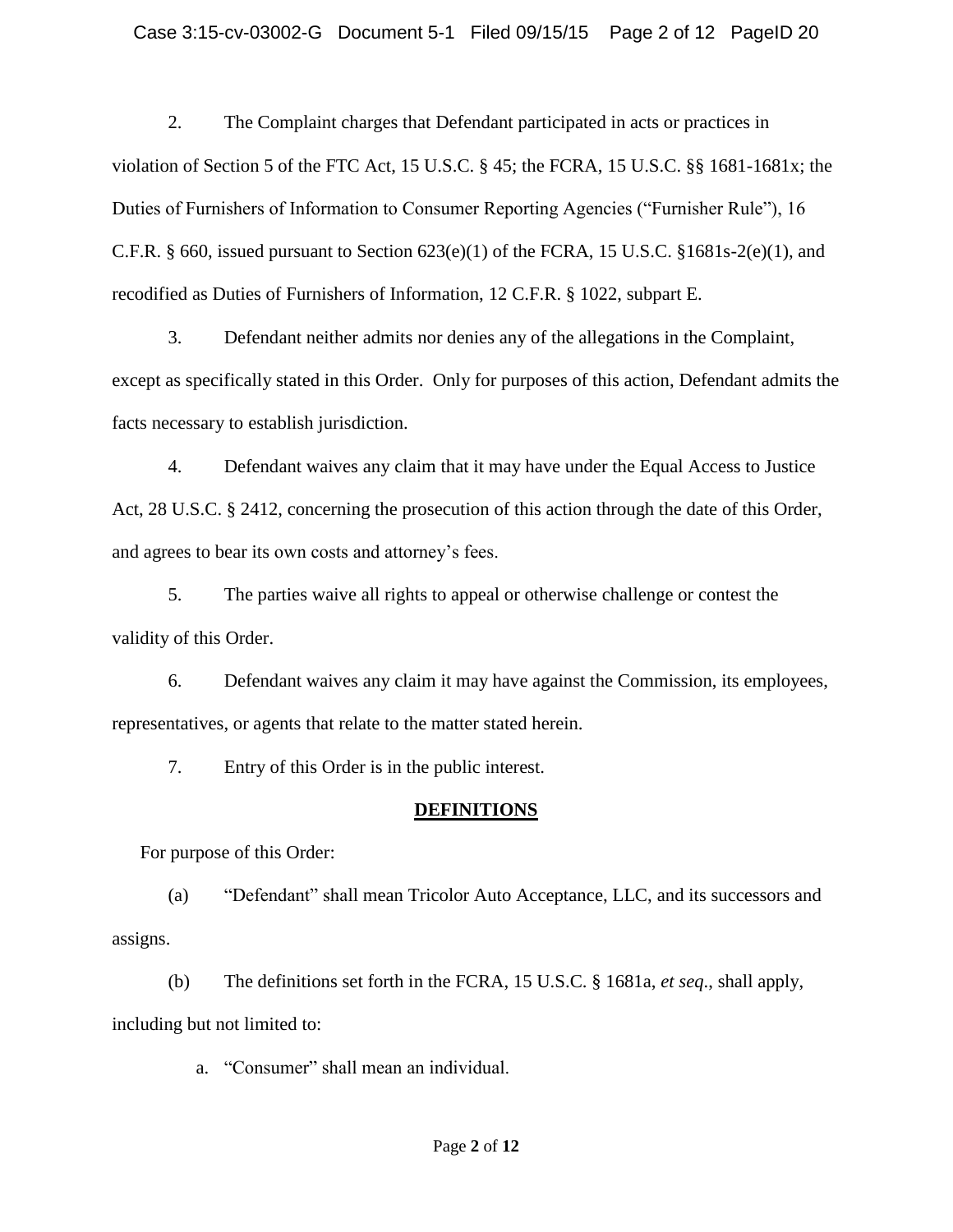- b. "Consumer Reporting Agency" or "CRA" shall mean any person which, for monetary fees, dues, or on a cooperative nonprofit basis, regularly engages in whole or in part in the practice of assembling or evaluating consumer credit information or other information on consumers for the purpose of furnishing consumer reports to third parties, and which uses any means or facility of interstate commerce for the purpose of preparing or furnishing consumer reports.
- c. "Furnisher of Information" shall mean any person who regularly and in the ordinary course of business furnishes information to one or more consumer reporting agencies about the person's transactions or experiences with any consumer.

#### **ORDER**

#### **I. PROHIBITED BUSINESS ACTIVITIES**

**IT IS ORDERED** that Defendant, Defendant's officers, agents, employees, and attorneys, and all other persons in active concert or participation with any of them, who received actual notice of this Order, whether acting directly or indirectly, are hereby permanently restrained and enjoined from:

A. failing to comply with 12 C.F.R. § 1022.42, a copy of which is attached as Attachment A, including by failing to establish and implement written policies and procedures regarding the accuracy and integrity of information relating to consumers that is furnished to any CRA; and

B. failing to comply with 12 C.F.R. § 1022.43, a copy of which is attached as Attachment B, including by failing to reasonably or adequately investigate direct disputes about the accuracy of account balance information it furnishes to any CRA.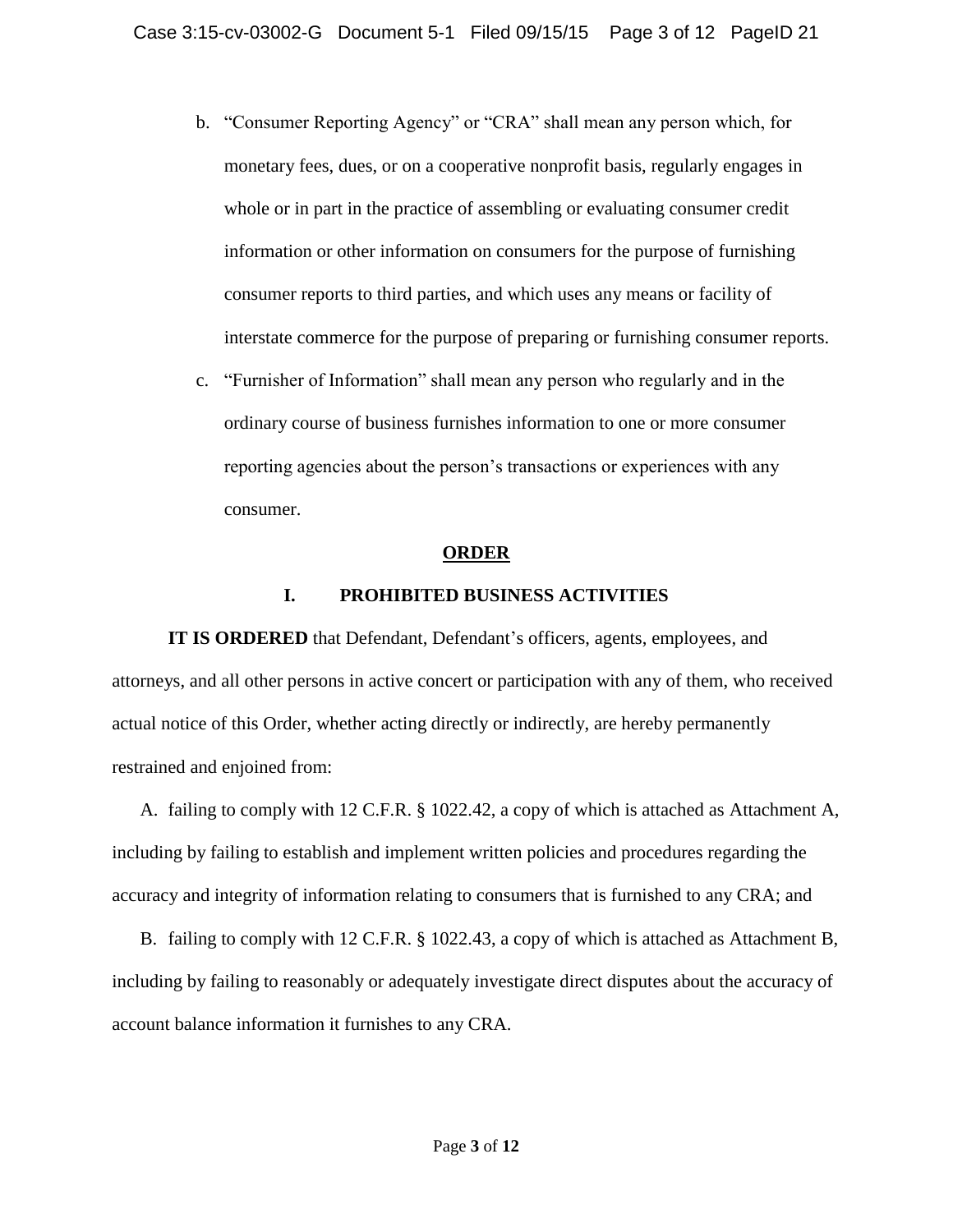### **II. MONETARY JUDGMENT FOR CIVIL PENALTY**

### **IT IS FURTHER ORDERED** that:

- A. Judgment in the amount of eighty-two thousand seven hundred seventy-seven dollars (\$82, 777) is entered in favor of the Plaintiff against Defendant as a civil penalty pursuant to Section 621(a) of the FCRA, 15 U.S.C. § 1681s(a).
- B. Defendant is ordered to pay to the Plaintiff by making payment to the Treasurer of the United States, eighty-two thousand seven hundred seventy-seven dollars (\$82, 777), which, as Defendant stipulates, its undersigned counsel holds in escrow for no purpose other than payment to Plaintiff. Such payment must be made within seven (7) days of the entry of this Order by electronic fund transfer in accordance with instructions previously provided by a representative of Plaintiff.

## **III. ADDITIONAL MONETARY PROVISIONS**

## **IT IS FURTHER ORDERED** that:

- A. If Defendant is in default on any obligation under this Section, then the judgment amount, together with interest computed pursuant to 28 U.S.C. § 1961 from the date of default to the date of payment, minus any payments previously made pursuant to this Section, becomes immediately due.
- B. Defendant relinquishes dominion and all legal and equitable right, title, and interest in all assets transferred pursuant to this Order and may not seek the return of any assets.
- C. The facts alleged in the Complaint will be taken as true, without further proof, in any subsequent civil litigation by or on behalf of the Commission, including in a proceeding to enforce its rights to any payment or monetary judgment pursuant to this Order.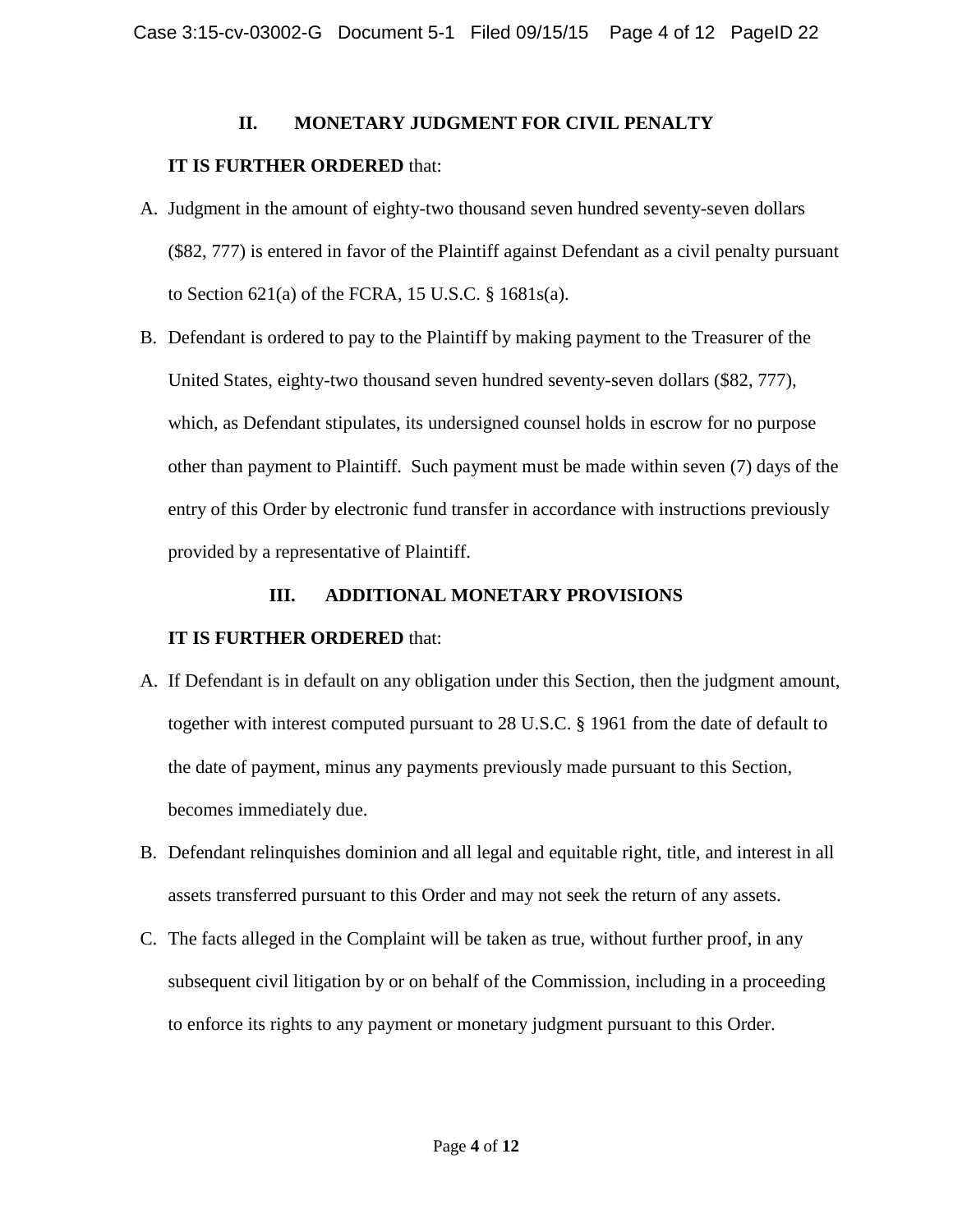D. Defendant acknowledges that its Taxpayer Identification Numbers (Social Security Numbers or Employer Identification Numbers), which Defendant must submit to the Commission, may be used for collecting and reporting on any delinquent amount arising out of this Order, in accordance with 31 U.S.C. § 7701.

### **IV. ORDER ACKNOWLEDGMENTS**

**IT IS FURTHER ORDERED** that Defendant obtain acknowledgments of receipt of this Order:

- A. Defendant, within 7 days of entry of this Order, must submit to the Commission an acknowledgment of receipt of this Order sworn under penalty of perjury.
- B. For 5 years after entry of this Order, Defendant must deliver a copy of this Order to: (1) all principals, officers, directors, and LLC managers and members; (2) all employees, agents, and representatives who participate in conduct related to the subject matter of the Order; and (3) any business entity resulting from any change in structure as set forth in the Section titled Compliance Reporting. Delivery must occur within 7 days of entry of this Order for current personnel. For all others, delivery must occur before they assume their responsibilities.
- C. From each individual or entity to which Defendant delivered a copy of this Order, Defendant must obtain, within 30 days, a signed and dated acknowledgment of receipt of this Order.

## **V. COMPLIANCE REPORTING**

**IT IS FURTHER ORDERED** that Defendant make timely submissions to the Commission: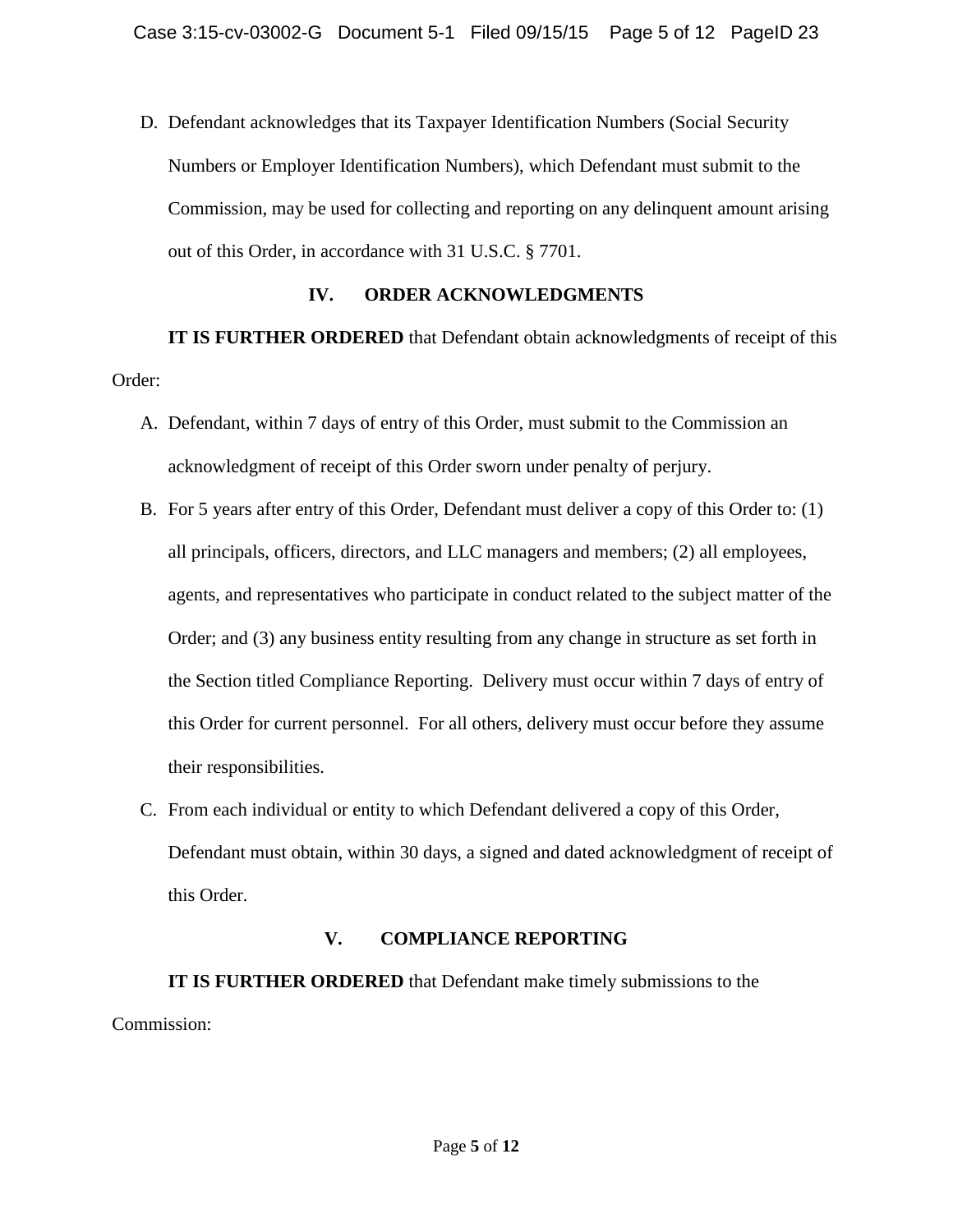- A. One year after entry of this Order, Defendant must submit a compliance report, sworn under penalty of perjury.
	- 1. Defendant must: (a) identify the primary physical, postal, and email address and telephone number, as designated points of contact, which representatives of the Commission and Plaintiff may use to communicate with Defendant; (b) identify all of Defendant's businesses by all of their names, telephone numbers, and physical, postal, email, and Internet addresses; (c) describe the activities of each business, including the products and services offered, the means of advertising, marketing, and sales; (d) describe in detail whether and how Defendant is in compliance with each Section of this Order; and (e) provide a copy of each Order acknowledgment obtained pursuant to this Order, unless previously submitted to the Commission.
- B. For 20 years following entry of this Order, Defendant must submit a compliance notice, sworn under penalty of perjury, within 14 days of any change in the following:
	- 1. Defendant must report any change in: (a) any designated point of contact; or (b) the structure of Defendant or any entity that the Defendant has any ownership interest in or controls directly or indirectly that may affect compliance obligations arising under this Order, including: creation, merger, sale, or dissolution of the entity or any subsidiary, parent, or affiliate that engages in any acts or practices subject to this Order.
- C. Defendant must submit to the Commission notice of the filing of any bankruptcy petition, insolvency proceeding, or similar proceeding by or against such Defendant within 14 days of its filing.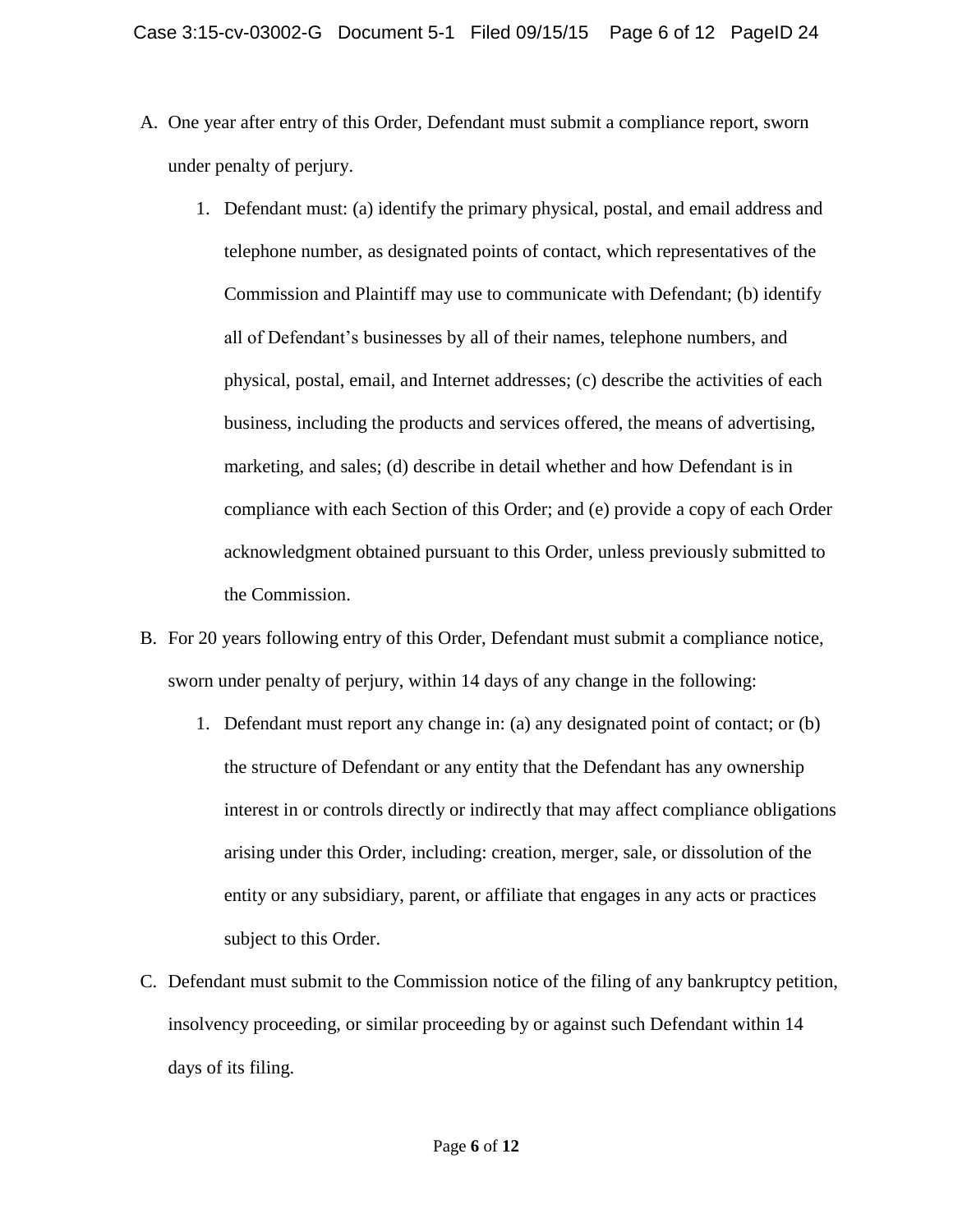- D. Any submission to the Commission required by this Order to be sworn under penalty of perjury must be true and accurate and comply with 28 U.S.C. § 1746, such as by concluding: "I declare under penalty of perjury under the laws of the United States of America that the foregoing is true and correct. Executed on:  $\cdot$  and supplying the date, signatory's full name, title (if applicable), and signature.
- E. Unless otherwise directed by a Commission representative in writing, all submissions to the Commission pursuant to this Order must be emailed to DEbrief@ftc.gov or sent by overnight courier (not the U.S. Postal Service) to: Associate Director for Enforcement, Bureau of Consumer Protection, Federal Trade Commission, 600 Pennsylvania Avenue NW, Washington, DC 20580. The subject line must begin: FTC v. Tricolor Auto Acceptance, LLC (1423073).

### **VI. RECORDKEEPING PROVISIONS**

**IT IS FURTHER ORDERED** that Defendant must create certain records for 20 years after entry of this Order, and retain each such record for 5 years. Specifically, in connection with furnishing information to any CRA, and receiving and investigating direct disputes related to Consumer Reports, Defendant must create and retain the following records:

- A. accounting records showing the revenues from all goods or services sold;
- B. personnel records showing, for each person providing services, whether as an employee or otherwise, that person's: name; addresses; telephone numbers; job title or position; dates of service; and (if applicable) the reason for termination;
- C. all employee training materials;
- D. customer files showing the names, addresses, telephone numbers, dollar amounts paid, and the quantity and description of goods or services purchased;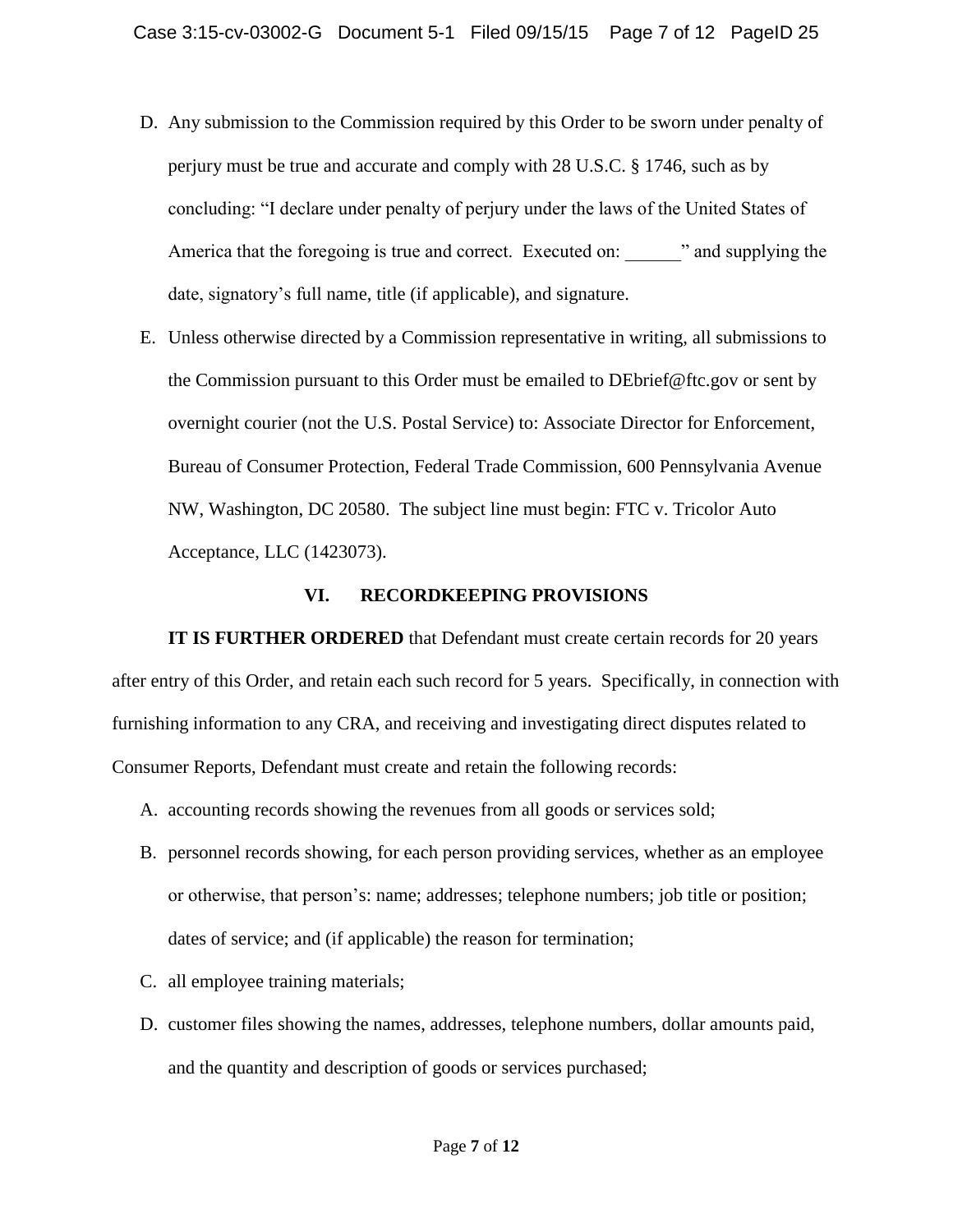- E. records of all consumer complaints and refund requests, whether received directly or indirectly, such as through a third party, and any response;
- F. all records necessary to demonstrate full compliance with each provision of this Order, including but not limited to:
	- 1. all acknowledgments of receipt of this Order, required by the section titled "Order Acknowledgments"; and
	- 2. all reports submitted to the FTC pursuant to the Section titled "Compliance Reporting."

## **VII. COMPLIANCE MONITORING**

**IT IS FURTHER ORDERED** that, for purposes of monitoring Defendant's compliance with this Order:

- A. Within 14 days of receipt of a written request from a representative of the Commission, Defendant must: submit additional compliance reports or other requested information, which must be sworn under penalty of perjury; appear for depositions; and produce documents for inspection and copying. The Commission and Plaintiff are also authorized to obtain discovery, without further leave of court, using any of the procedures prescribed by Federal Rules of Civil Procedure 29, 30 (including telephonic depositions), 31, 33, 34, 36, 45, and 69.
- B. For matters concerning this Order, the Commission and Plaintiff are authorized to communicate directly with the Defendant. Defendant must permit representatives of the Commission and Plaintiff to interview any employee or other person affiliated with Defendant who has agreed to such an interview. The person interviewed may have counsel present.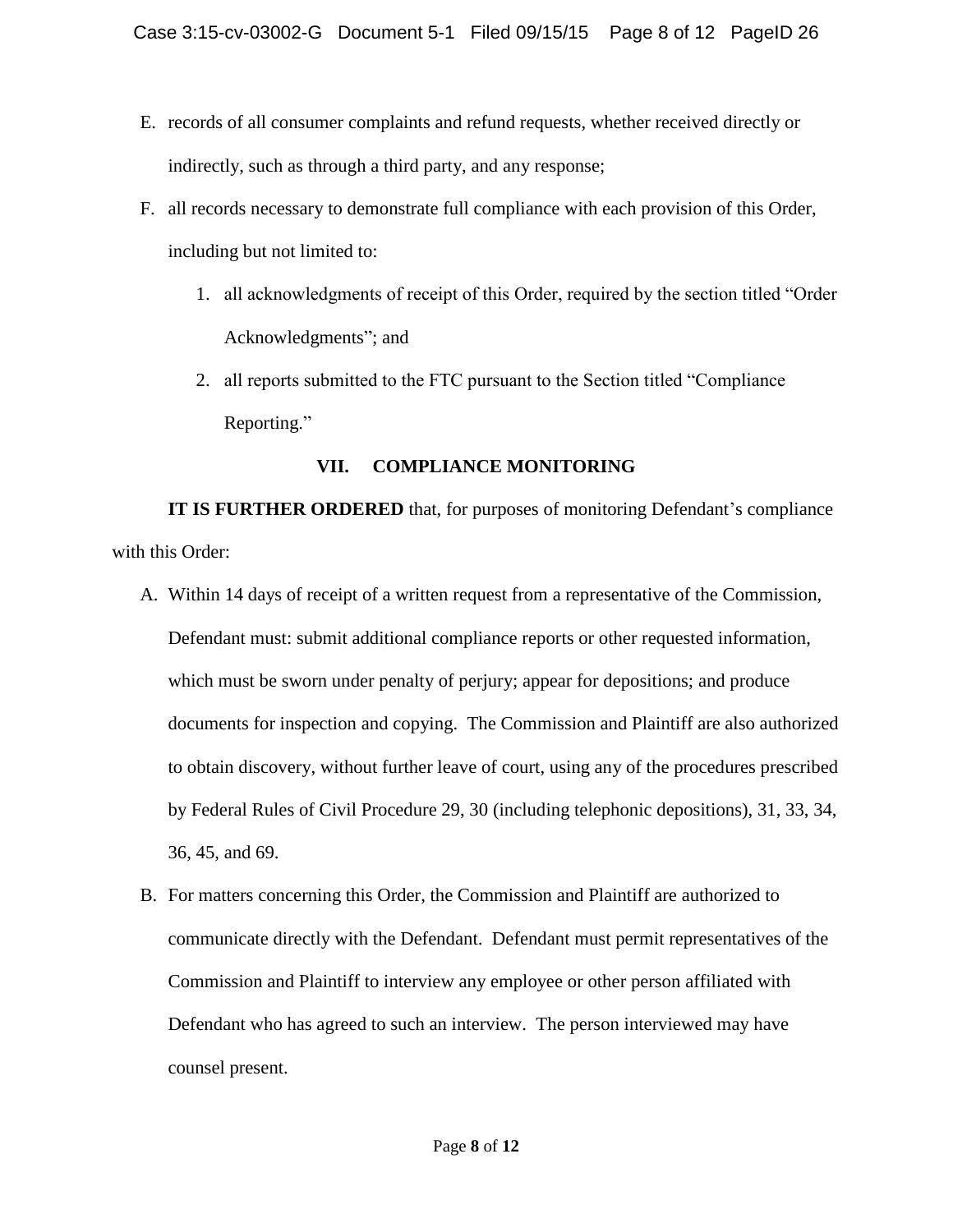C. The Commission and Plaintiff may use all other lawful means, including posing, through its representatives as consumers, suppliers, or other individuals or entities, to Defendant or any individual or entity affiliated with Defendant, without the necessity of identification or prior notice. Nothing in this Order limits the Commission's lawful use of compulsory process, pursuant to Sections 9 and 20 of the FTC Act, 15 U.S.C. §§ 49, 57b-1.

## **VIII. RETENTION OF JURISDICTION**

**IT IS FURTHER ORDERED** that this Court retains jurisdiction of this matter for purposes of construction, modification, and enforcement of this Order.

# **IX. COSTS AND ATTORNEYS' FEES**

**IT IS FURTHER ORDERED** that each party shall bear its own costs and attorneys'

fees incurred in connection with this action.

The parties hereby stipulate to entry of the foregoing Order, which shall constitute a final Order in this action.

**IT IS SO ORDERED this \_\_\_\_\_\_ day of \_\_\_\_\_\_\_\_ , 2015.**

**\_\_\_\_\_\_\_\_\_\_\_\_\_\_\_\_\_\_\_\_\_\_\_\_\_\_\_\_\_\_\_\_\_\_\_** JUDGE A. JOE FISH United States District Judge Northern District of Texas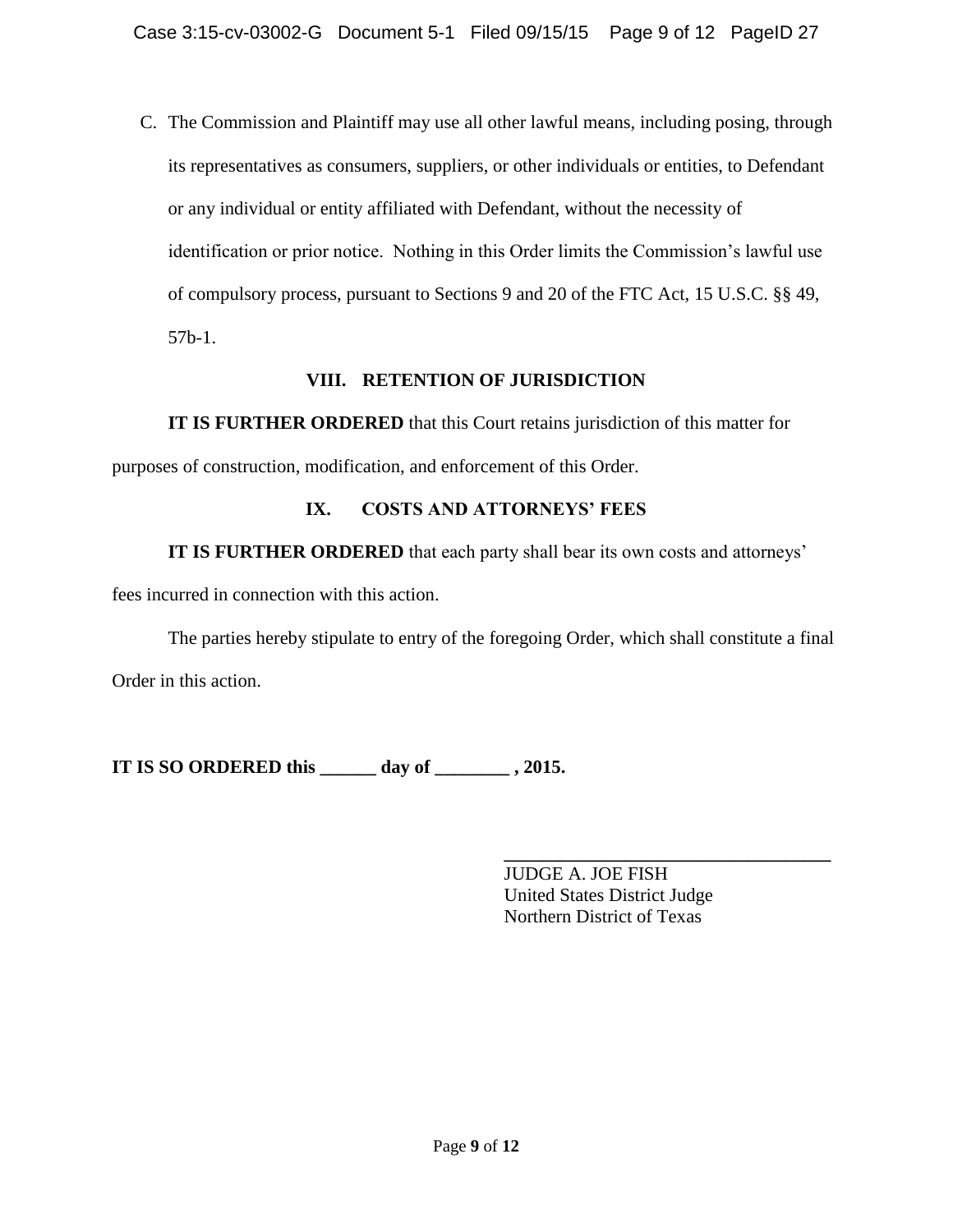### **SO STIPULATED AND AGREED:**

#### **FOR PLAINTIFF, THE UNITED STATES OF AMERICA**

JOHN R. PARKER United States Attorney

LISA R. HASDAY Assistant United States Attorney Northern District of Texas 11 00 Commerce Street, Third Floor Dallas, TX 75242 Telephone: (214) 659-8737 Facsimile: (214) 659-8807 Email: Lisa.Hasday@usdoj.gov

BENJAMIN C. MIZER Principal Deputy Assistant Attorney General Civil Division

JONATHAN F. OLIN Deputy Assistant Attorney General

MICHAELS. BLUME Director Consumer Protection Branch

ANDREW E. CLARK Assistant Director

 $LC$ L

KERALA T. COWART California Bar No. 284519 Trial Attorney Consumer Protection Branch U.S. Department of Justice P.O. Box 386 Washington, DC 20044 Telephone: (202) 353-3881 Facsimile: (202) 514-8742 Email: Kerala.T.Cowart@usdoj.gov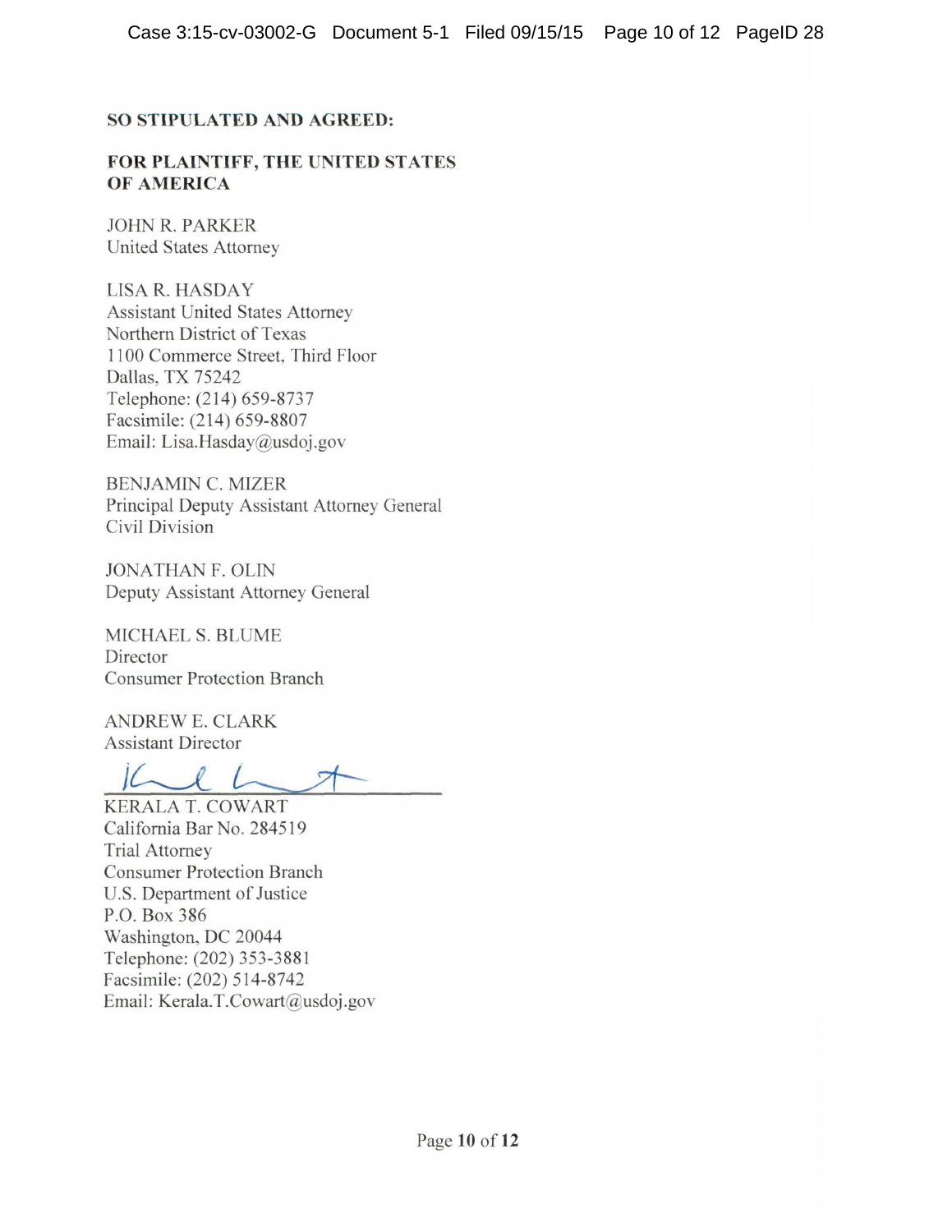#### **FOR THE FEDERAL TRADE COMMISSION:**

Mancesha Mortalama

Division of Privacy and Identity Protection

Lamman Make Esthe

**MARK EICHORN** Assistant Director Division of Privacy and Identity Protection

Protection

DAVID<sup>I</sup>LINCICUM Attorney Division of Privacy and Identity Protection Federal Trade Commission 600 Pennsylvania A venue, NW Washington, D.C. 20580 Tel: (202) 326-2773 Fax: (202) 326-3062 Email: dlincicum@ftc.gov

*DACQUELINE CONNOR* Attorney Division of Privacy and Identity Protection Federal Trade Commission 600 Pennsylvania Avenue, NW Washington, D.C. 20580 Tel: (202) 326-2884 Fax: (202) 326-3062 Email: jconnor@ftc.gov